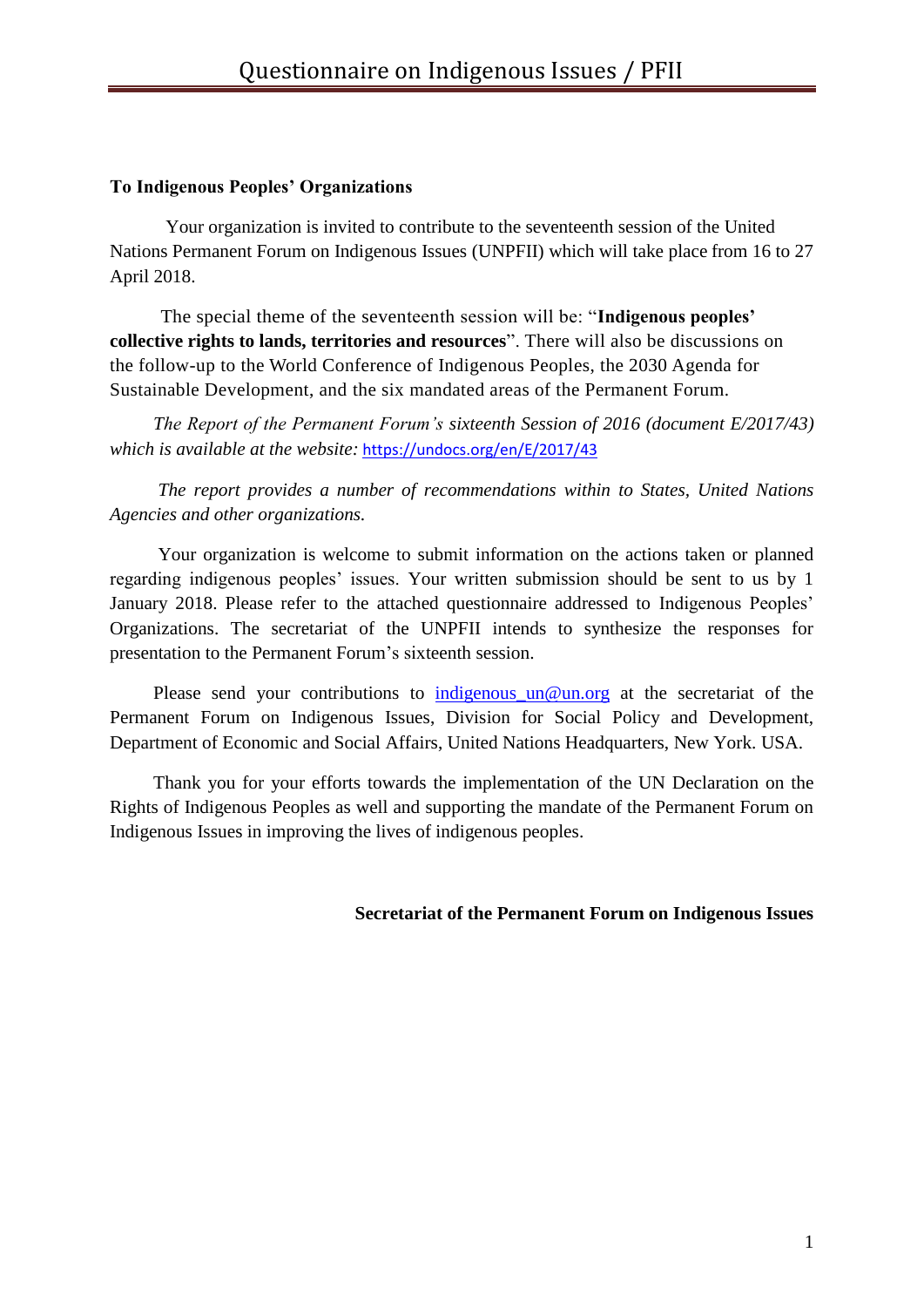# **Questionnaire to Indigenous Peoples' Organizations**

The United Nations Permanent Forum on Indigenous Issues was established by Economic and Social Council (ECOSOC) Resolution 2000/22. The Permanent Forum is mandated to provide expert advice and recommendations on indigenous issues to ECOSOC and through the Council to United Nations agencies, funds and programmes; to raise awareness and promote the integration and coordination of activities related to indigenous issues with the UN system; and prepare and disseminate information on indigenous issues.

The Permanent Forum's report of the sixteenth session of 2017 includes a number of recommendations within its mandated areas, some of which are addressed to indigenous peoples' organizations and institutions (attached).

The report can be found at :<https://undocs.org/en/E/2017/43>

The secretariat of the Permanent Forum on Indigenous Issues invites Indigenous Peoples' Organizations and institutions to complete the attached questionnaire on any action taken or planned related to the recommendations of the Permanent Forum on Indigenous Issues, implementation of the UN Declaration on the Rights of Indigenous Peoples and the 2030 Agenda for Sustainable Development.

The responses will be compiled into one report for the seventeenth session of the Permanent Forum which will take place from 16 to 27 April 2018. Responses will be placed on the DESA/DSPD website on Indigenous at:<https://www.un.org/indigenous>

> Please submit your completed questionnaire by **1 January 2018** to: Secretariat of the Permanent Forum on Indigenous Issues Division for Social Policy and Development Department of Economic and Social Affairs Room: S- 2955 United Nations Headquarters New York. USA 10017 Telephone : 917-367-5100; fax : 917- 367-5102 Email: [indigenous\\_un@un.org](mailto:indigenous_un@un.org)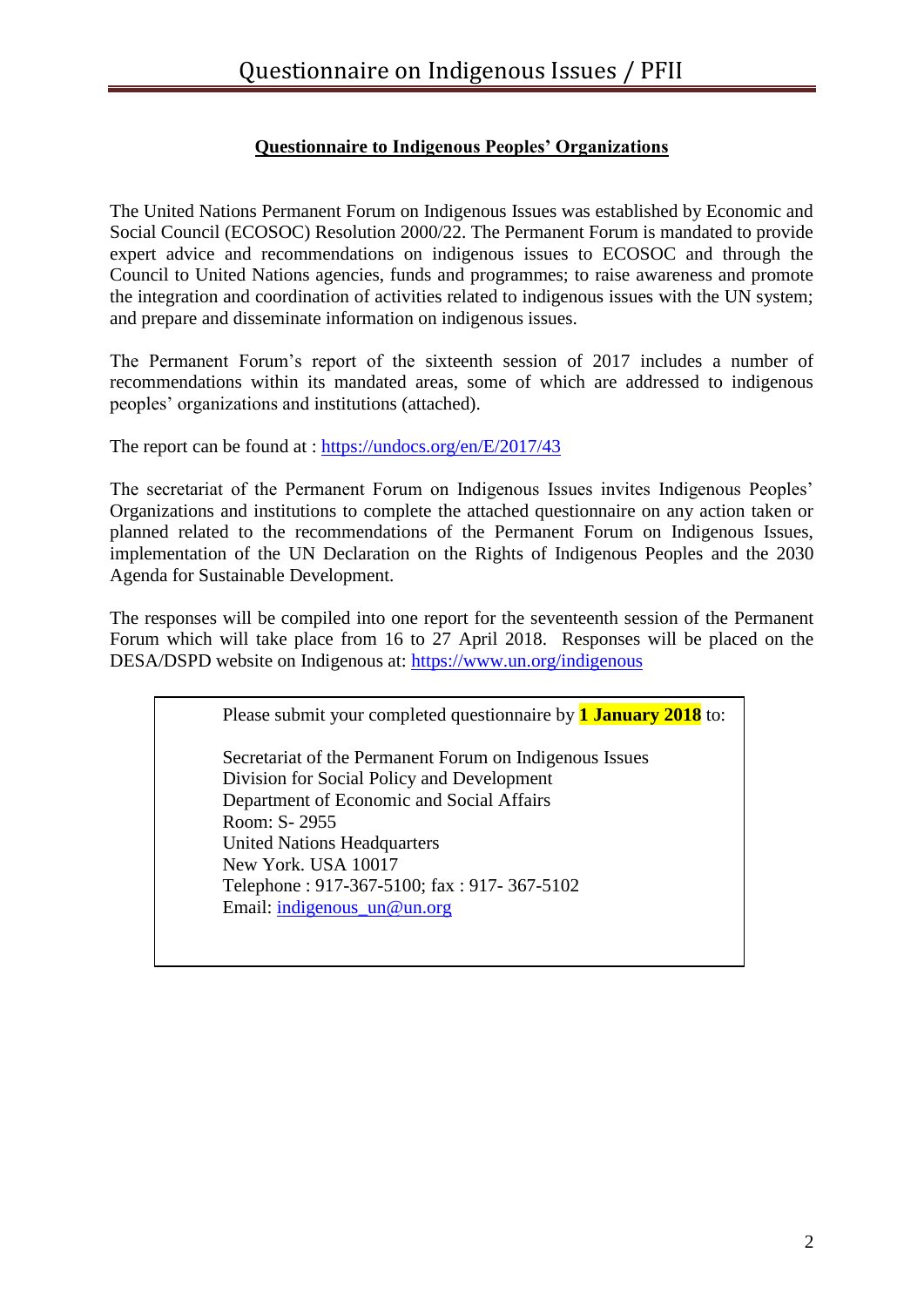The seventeenth session of the Permanent Forum on Indigenous Issues will be held at United Nations Headquarters from **16 -27 April 2018.**

The theme of the Permanent Forum's session in 2018 will be: **Indigenous peoples' collective rights to lands, territories and resources**

## **Draft Agenda**

- 1. Election of officers.
- 2. Adoption of the agenda and organization of work.
- 3. Follow-up to the recommendations of the Permanent Forum.
- 4. Implementation of the six mandated areas of the Permanent Forum with reference to the United Nations Declaration on the Rights of Indigenous Peoples.
- 5. Dialogue with indigenous peoples.
- 6. Dialogue with Member States.
- 7. Dialogue with the funds, programmes and specialized agencies of the United Nations system.
- 8. Discussion on the theme "Indigenous peoples' collective rights to lands, territories and resources".
- 9. 2030 Agenda for Sustainable Development.
- 10. Dialogue with the Special Rapporteur on the rights of indigenous peoples and the Chair of the Expert Mechanism on the Rights of Indigenous Peoples.
- 11. Follow-up to the outcome document of the World Conference on Indigenous Peoples:
	- (a) Implementation of national action plans, strategies and other measures;
	- (b) Ways to enhance the participation of indigenous peoples at the United Nations;
	- (c) Implementation of the United Nations system-wide action plan on indigenous peoples.
- 12. Future work of the Permanent Forum, including issues considered by the Economic and Social Council and emerging issues.
- 13. Provisional agenda for the eighteenth session
- 14. Adoption of the report of the Permanent Forum on its seventeenth session.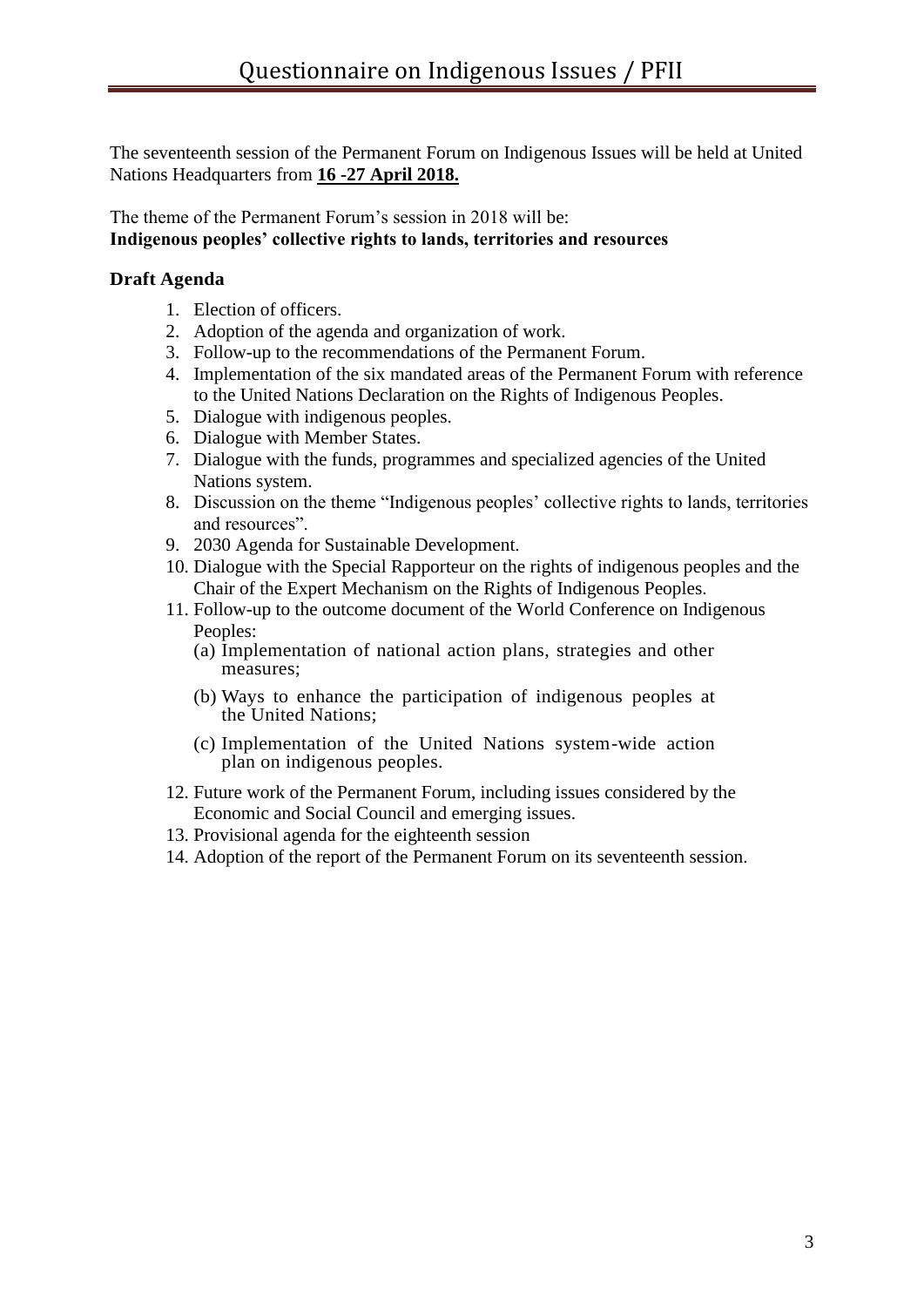# **Questionnaire to Indigenous Peoples' Organizations**

#### **A. General information and background on your organization/institution**

- 1. Please provide the name of your organization/entity and where it is based. Please also provide details on the objectives and goals of your organization.
- 2. Which indigenous peoples/communities does your organization represent and/or work with?

#### **B. Recommendations of the UN Permanent Forum on Indigenous Issues**

*At the 2018 session, the Permanent Forum will focus on "Indigenous peoples' collective rights to lands, territories and resources".* 

- 3. Are there laws and policies and/or administrative measures in your country to recognize the rights of indigenous peoples to own, use, control, and manage lands, territories, and resources? If so, please provide details.
- 4. Are there any efforts or initiatives to (i) demarcate and/or map communal lands; (ii) registration of land titles (individual and collective); and (iii) adjudication of claims for collective rights to lands, territories and resources? If so, please provide details.
- 5. Please provide information on any projects or programmes to ensure the free, prior and informed consent of indigenous peoples in relation to development projects and/or extractive activities?
- 6. Do you have any examples of good practices that may be useful for resolving issues of ownership and control over natural resources? If so, please provide details. Please also include information on any specific programmes targeting indigenous women.

#### **C. UN Declaration on the Rights of Indigenous Peoples**

7. Has your organization been involved in any legislative, policy and/or administrative measures taken by the Government to implement the UN Declaration on the Rights of Indigenous Peoples? Please provide details.

#### **D. World Conference on Indigenous Peoples**

*In 2014, at the World Conference on Indigenous Peoples (A/RES/69/2), Member States committed to taking, in consultation and cooperation with indigenous peoples, a number of measures to achieve the ends of the Declaration.*

8. Have any steps been taken to develop a national action plan or strategy on indigenous peoples? Please also include information on any capacity building to strengthen awareness and action to implement the UN Declaration on the Rights of Indigenous Peoples.